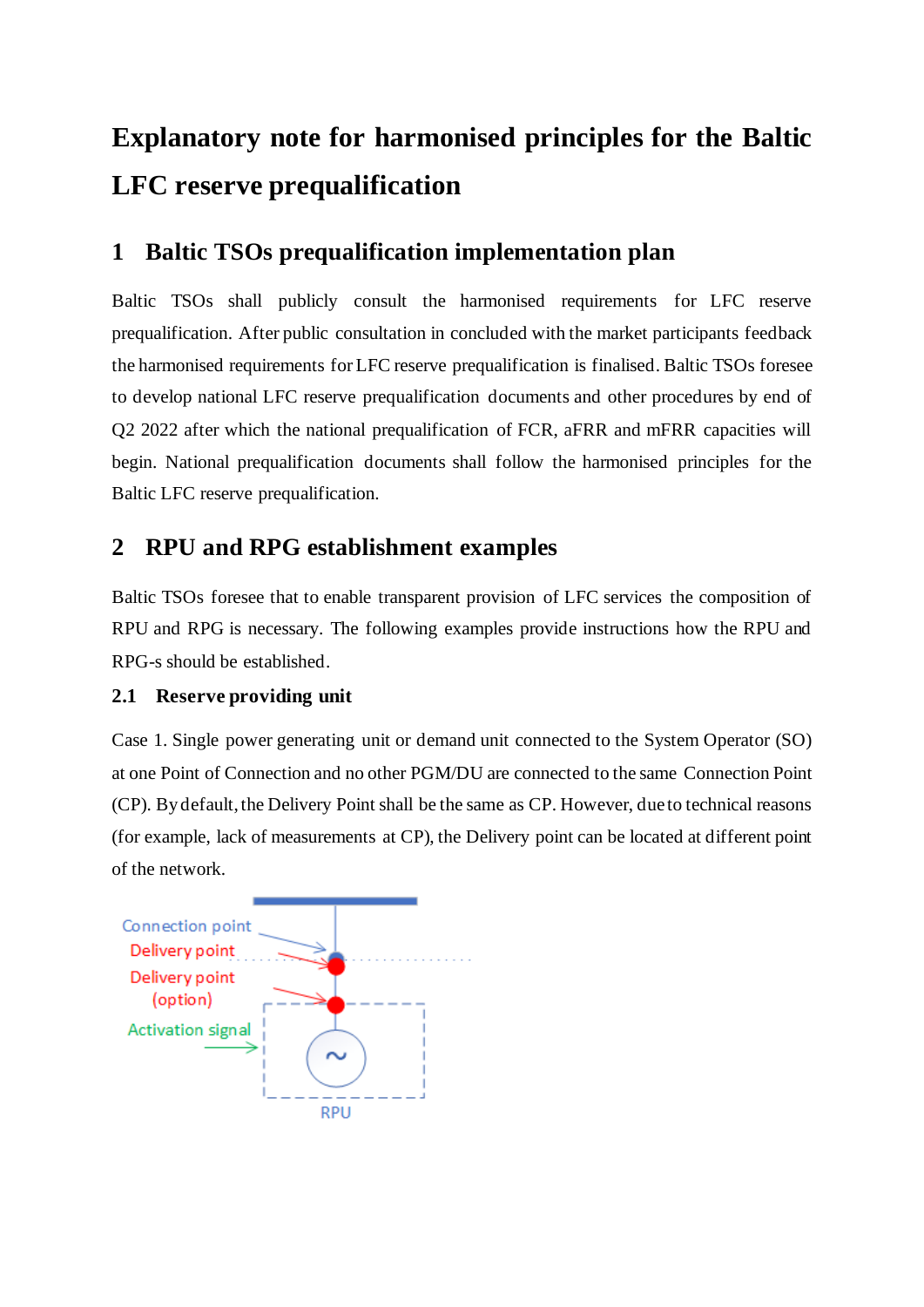Case 2. Power generating module or demand unit is connected to the System Operator at one Point of Connection and other grid users are connected to the same CP. The Delivery Point shall be selected in a way that allows SO to fully access the provision of LFC reserves and no other grid users affect measurements.



Case 3. Reserve providing unit consists of several Technical Entities connected to the same Point of Connection and no other grid users are connected to the same CP. By default, the Delivery Point shall be the same as Point of Connection. However, due to technical reasons (for example, lack of measurements at CP), the Delivery point or multiple Delivery Points can be located at different point of the network.



Case 4. Reserve providing unit consists of several Technical Entities connected to the same Point of Connection and other grid users are connected to the same CP. The Delivery point or multiple Delivery Points shall be selected in a way that allows SO to fully access the provision of LFC reserves and no other grid users affect measurements.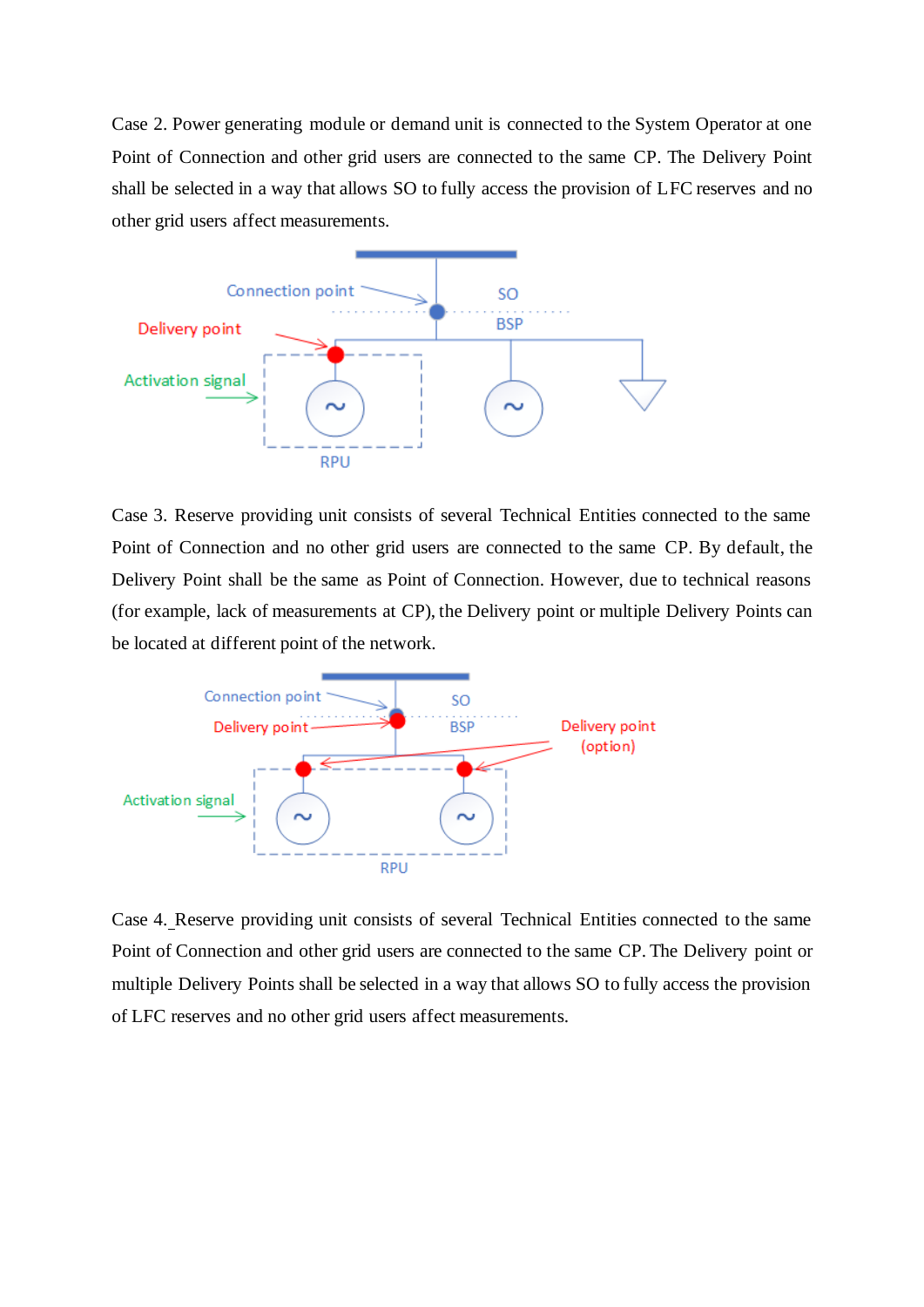

Case 5. Several reserve providing units can be connected to the same connection point.



### **2.2 Reserve providing group**

Case 1. Reserve providing group consists of several Technical Entities connected to several Points of Connection, and no other system users are connected to the same Points of Connection. By default, the Delivery Points shall be the same as Points of Connection. However, due to technical reasons (for example, lack of measurements at CP), the Delivery point can be located at different points of the network.



Case 2. Reserve providing group consists of several Technical Entities connected to several Points of Connection, and other system users are connected to the same Points of Connection.